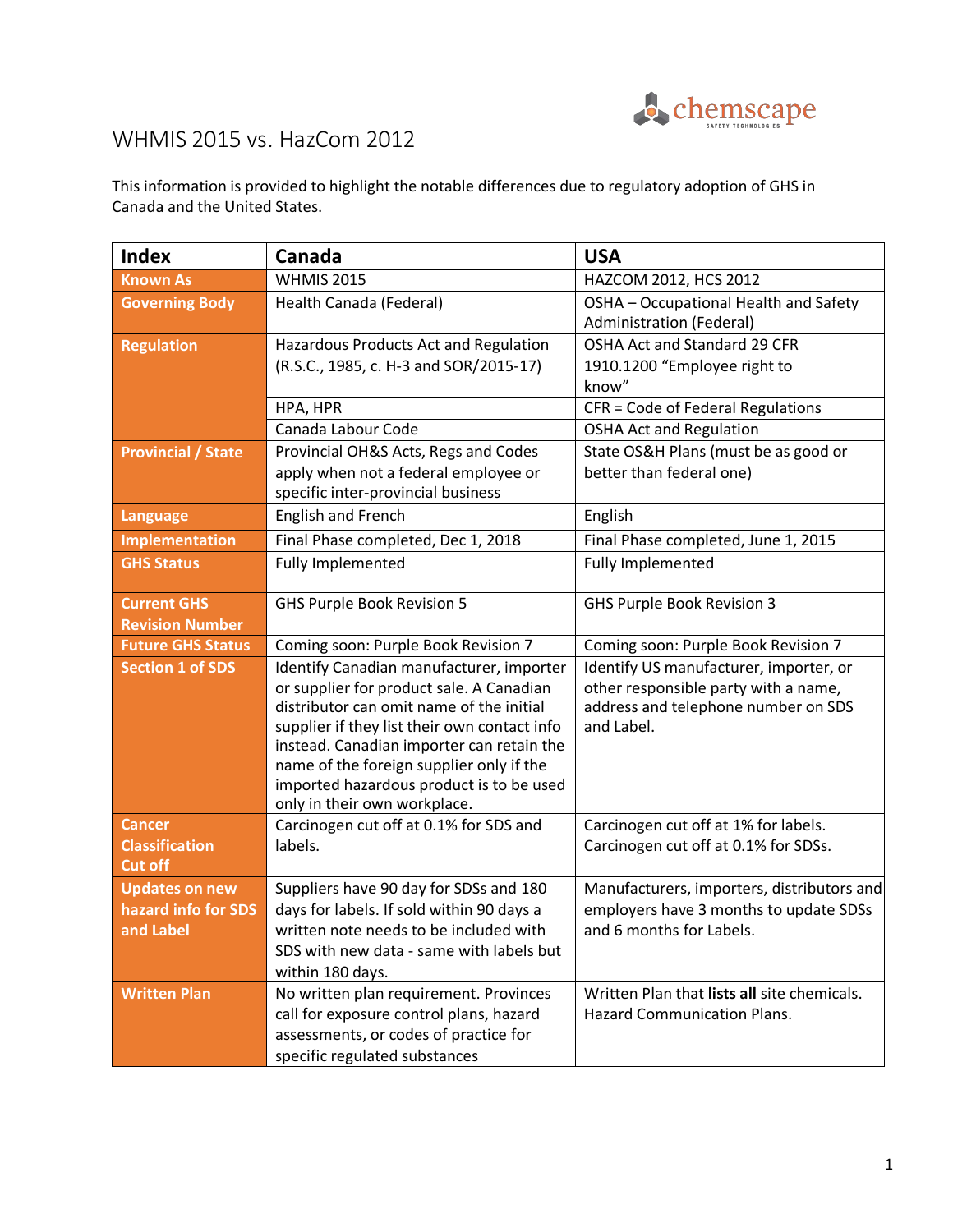

## WHMIS 2015 vs. HazCom 2012

| <b>Index</b>                                  | Canada                                                                                                                                                                                           | <b>USA</b>                                                                                                                                                                                                                                                                                                                                                                                                                 |
|-----------------------------------------------|--------------------------------------------------------------------------------------------------------------------------------------------------------------------------------------------------|----------------------------------------------------------------------------------------------------------------------------------------------------------------------------------------------------------------------------------------------------------------------------------------------------------------------------------------------------------------------------------------------------------------------------|
| <b>Roles &amp;</b><br><b>Responsibilities</b> | Specific roles and responsibilities for<br>manufacturers, suppliers and employers to<br>the hazardous product, and to the H&S<br>committee or representative.                                    | Roles and responsibilities include the<br>manager level and are specified in the<br>Hazard Communication Plan for the<br>following responsibilities:<br>Checking and maintaining current<br>$\bullet$<br>inventory.<br>Obtaining SDSs.<br>$\bullet$<br>Ensuring labels are in place.<br>$\bullet$<br>Delivering training on chemical hazards.<br>$\bullet$<br>Ensuring chemicals are quarantined until<br>SDS is obtained. |
| <b>Not Otherwise</b><br><b>Classified</b>     | PHNOC, HHNOC - Physical and Health<br>Hazards Not Otherwise Classified                                                                                                                           | HNOC - Physical and Health Hazards Not<br>Otherwise Classified (effect below cut off<br>value or GHS category wasn't adopted)                                                                                                                                                                                                                                                                                              |
| <b>Biohazards</b>                             | Hazard class and pictogram for<br><b>Biohazardous Infectious Materials.</b><br>Products must be labelled and an SDS<br>is required. An appendix is also<br>required with information on the BIM. | No hazard class for biohazards under<br>HCS, covered under HAZWOPER,<br>Bloodborne Pathogens Standard,<br>and Respiratory Standard.                                                                                                                                                                                                                                                                                        |
| <b>SDS Location</b>                           | SDS may be electronic and must be<br>readily available to the workers who are<br>exposed                                                                                                         | SDS may be electronic; may be kept at<br>the primary workplace facility, needs<br>to be immediately accessible in an<br>emergency                                                                                                                                                                                                                                                                                          |
| <b>Water Activated</b><br><b>Toxicants</b>    | Supplemental hazard statement required<br>on SDS and Label.                                                                                                                                      | Supplemental hazard statement<br>required on SDS only.                                                                                                                                                                                                                                                                                                                                                                     |
| <b>Optional info</b>                          | Optional: Sections 12-15; information<br>stipulated under other agencies                                                                                                                         | Optional: Sections 12-15; information<br>stipulated under other agencies<br>NFPA - National Fire Protection<br>Association, maintains private,<br>copyrighted standards and codes for<br>usage and adoption by local<br>governments.                                                                                                                                                                                       |
| <b>Environment</b>                            | CEPA - Canadian Environmental<br><b>Protection Agency</b><br><b>Environmental Emergencies CEPA E2</b><br>Plans,<br>Site Emergency Response Plans                                                 | EPA-Environmental Protection Agency<br>"Community right to know"<br>EPCRA Section 311, 312 Chemical Hazard<br>Inventory Reporting Tier I and II;<br>40CFR370                                                                                                                                                                                                                                                               |
| <b>Transportation</b>                         | <b>Transport Canada</b><br><b>Transportation of Dangerous Goods TDG</b><br>Act and Regulation                                                                                                    | Department of Transportation DOT<br>Hazardous Materials Transportation Act<br>and Regulations                                                                                                                                                                                                                                                                                                                              |